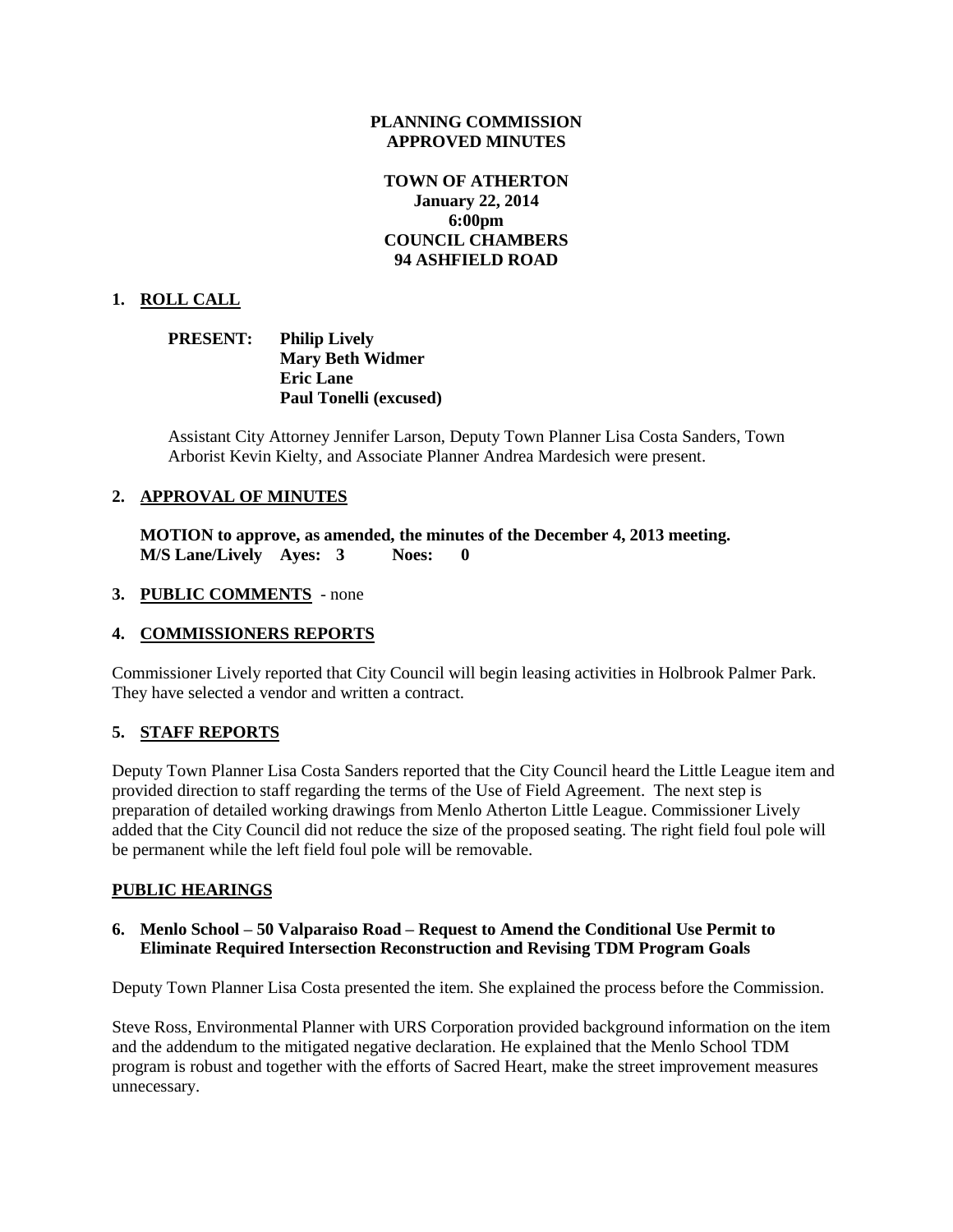Commissioner Widmer asked if he contacted the former traffic engineer firm on the discrepancy of the traffic counts. Mr. Ross responded that they did not and that they relied on more recent traffic studies for updated information.

# OPEN PUBLIC HEARING

Than Healy, Head of School at Menlo School addressed the Commission. He informed them that the current enrollment is 795 students. He gave an overview of the TDM program and added that it is much more robust than what was required by the Conditional Use Permit. He notified the Commission of the installation of an in-ground car counter and that it provides much more accurate data than the original study.

Commissioner Lively commended Mr. Healy and Menlo School on the Go Menlo program and commented that it is outstanding.

Mark Bowman, Traffic Engineer for Kittelson and Associates, discussed extending the conditional use permit, revising the PM traffic target and changing from point-in-time counting to averages. Mr. Bowman explained that Menlo School would prefer to use averages rather than spot checks for determining the target. He commented that it is not feasible to attain compliance and they would like to use the Institute of Transportation Engineers to revise the target.

Susan Rathbone addressed the Commission on behalf of Sandy Dubinsky of Sacred Heart School in support of Menlo School's TDM program.

#### CLOSE PUBLIC HEARING

Commissioner Lane noted that the AM number appears to be off also and that it drove the ratio down. He asked if there was an AM maximum. Deputy Town Planner Lisa Costa Sanders answered that there is a trip number for AM identified in the Conditional Use Permit.

Commissioner Widmer suggested that E and F are unacceptable ratings for Level of Service and D should be the target. Commissioner Widmer commented that the bike numbers from Menlo are a concern and that many public schools are doing better. She suggested that many students are well within biking distance of Menlo School.

Commissioner Widmer added that she doesn't see where Menlo School came up with 72% target and that number may not be fair to the Town. Commissioner Widmer would like to clarify the "New Athletic Center" referenced in the conditional use permit to ensure it is not confused with the project at Cartan Field. She also noted that the number of parking spaces should be defined in the CUP.

In response to the question, David McAdoo responded that there are 385 parking spaces on-site.

#### **MOTION that the Planning Commission approve the addendum to the adopted IS/MND. M/S Lane/Lively Ayes: 2 Noes: 1 (Widmer)**

Commissioner Widmer would like to see a compromise in the PM peak traffic numbers.

Commissioner Lane stated that he is in agreement with the maximum threshold request from the school.

Commissioner Lively also indicated his support for the request.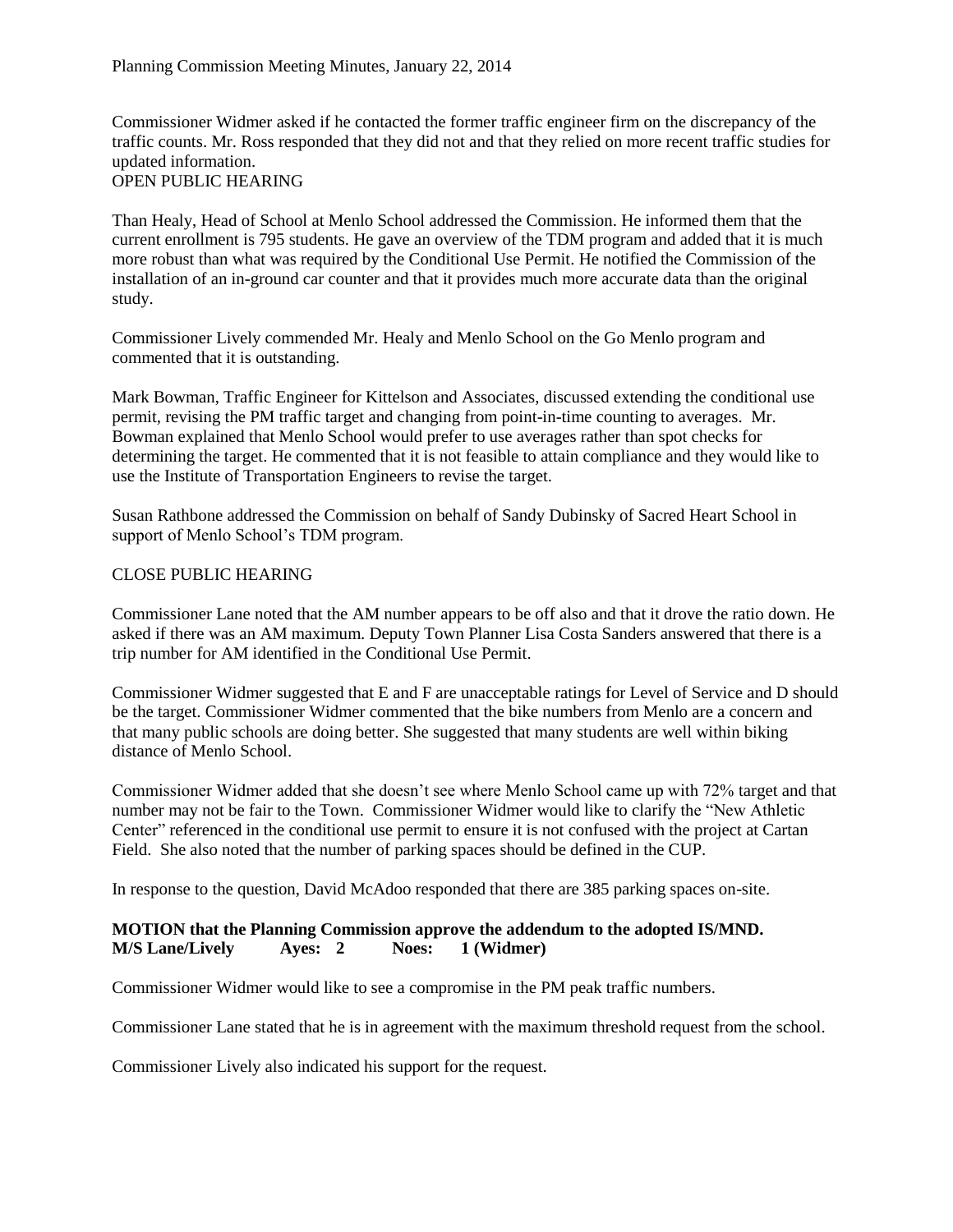**MOTION that the Planning Commission finds, based on substantial evidence that the Intersection Improvements are no longer necessary to mitigate a significant impact and a better alternative exists in the form of the existing TDM program. M/S Lane/Widmer Ayes: 3 Noes: 0**

**MOTION that the Planning Commission approve the draft Amended Conditional Use Permit Certificate (Enrollment Increase Project that 1) that revises the PM peak hour trip generation goal, 2) substitutes annual three-day independent traffic monitoring with an annual average of daily counts collected throughout the academic year, using the Menlo School in-pavement counting system, with Town audit, 3) eliminates intersection improvements required as mitigation measures for the original IS/MND, 4) amends the schedule in which the Menlo School would be required to reduce enrollment, if deemed out of compliance with the peak hour thresholds, and 5) retain the independent traffic consultant for three years. The Conditional Use Permit was further amended to reference the Athletic Center as Gym, add a requirement for an independent traffic audit for a period of three years and reference on-site parking as 385 spaces.** 

**M/S Lane/Lively Ayes: 3 Noes: 0**

*Findings:*

- *1. The proposed use at the proposed location will not be detrimental or injurious to persons, property or improvements in the vicinity, and will not be detrimental to the public health, peace, safety, comfort, general welfare or convenience.*
- *2. The proposed use will be located and conducted in a manner in accord with the general plan and the purposes of that plan and the Zoning Title of the Atherton Municipal Code.*
- **7. Heritage Tree Removal Permit – 142 Almendral – Heritage Tree Removal Permit request to allow the removal of two heritage trees.**

Associate Planner Andrea Mardesich presented the item.

OPEN PUBLIC HEARING

Lisa Gani, property owner reviewed the tree removal request.

Town Arborist Kevin Keilty commented that the trees are well maintained but the roots will destroy the pool house and the surrounding hardscape.

#### CLOSE PUBLIC COMMENT

# **MOTION to approve the Heritage Tree Removal Permit to allow the removal of two heritage trees at 142 Almendral.**

**M/S Lane/Widmer Ayes: 3 Noes: 0** 

*Findings:*

*1. The removal of the trees would not be contrary to the purpose and intent of the Atherton General Plan.*

#### **8. Heritage Tree Removal Permit – 246 Elena – Heritage Tree Removal Permit request to allow the removal of two heritage trees.**

Associate Planner Andrea Mardesich presented the item. She provided an overview of the request and noted that oak root fungus is present in the trees.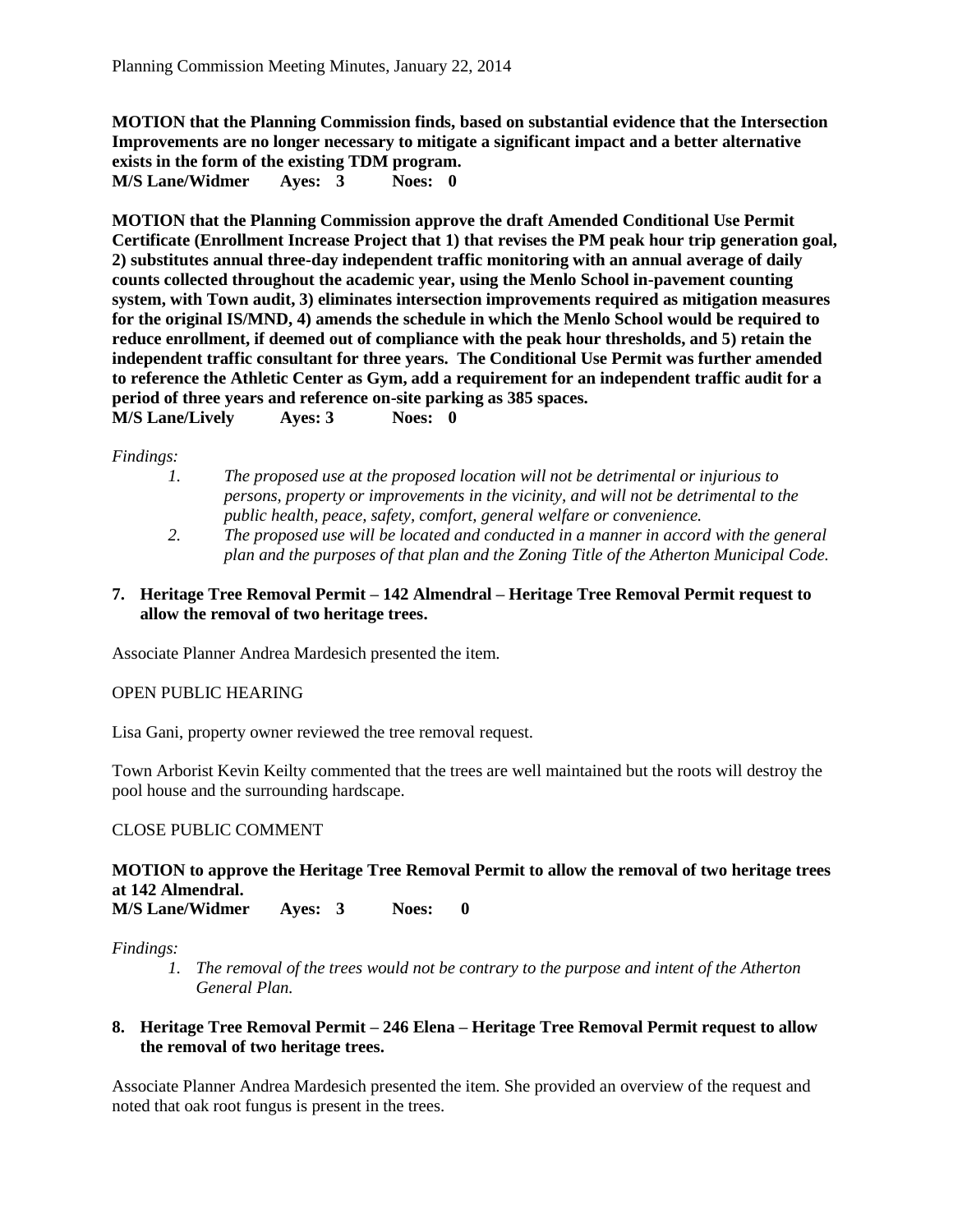Commissioner Lively asked of the Town Arborist why redwoods are suggested replacement trees. Town Arborist Kevin Keilty answered that redwoods were already planned and they are also more impervious to oak root fungus than other species.

# **MOTION to approve the Heritage Tree Removal Permit to allow the removal of two heritage trees at 246 Elena.**

**M/S Widmer/Lane Ayes: 3 Noes: 0**

*Findings:*

*1. The removal of the trees would not be contrary to the purpose and intent of the Atherton General Plan.*

### **9. Variance and Special Structures Permit – 95 Reservoir Road – Variance to allow a tennis court within the side yard and Special Structure Permit for a seven foot-seven inch tall retaining wall.**

Associate Planner Andrea Mardesich presented the item. She noted that the retaining wall design has been modified and the applicant has withdrawn the request for the Special Structure Permit. The retaining wall will comply with the six-foot height limit.

Commissioner Lane asked why grading was already happening at the site if the item has not been approved. Associate Planner Andrea Mardesich answered that the grading permit was issued separately and that the area would be used as a level landscaped area if the tennis court is not approved.

Commissioner Lively suggested that saving the oak tree helps meet the findings for the variance.

#### OPEN PUBLIC HEARING

Lynn Bodell, Reservoir Road, suggested that the project be treated as if it is a corner lot.

Jeff Lee, owner/applicant, spoke on behalf of the project. He commented that the oak is special and should be saved. He suggested that the extra space adjacent to the tennis court is for safety and not necessarily playable space. He noted that he will be improving the landscaping along Reservoir Road.

Roger Kohler, project architect, reviewed the site plan and proposed landscaping.

#### CLOSE PUBLIC HEARING

Commissioner Widmer expressed support for the project.

Commissioner Lane commented that the court actually fits the lot. He suggested that it is set back nicely and that if feels like it fits comfortably and the lot configuration is unique.

Commissioner Lively commented that the findings of special circumstances can be met in this case since the applicant is saving the oak.

# **MOTION to approve the variance to allow a tennis court within the side yard at 95 Reservoir Road.**

**M/S Lively/Widmer Ayes: 3 Noes: 0**